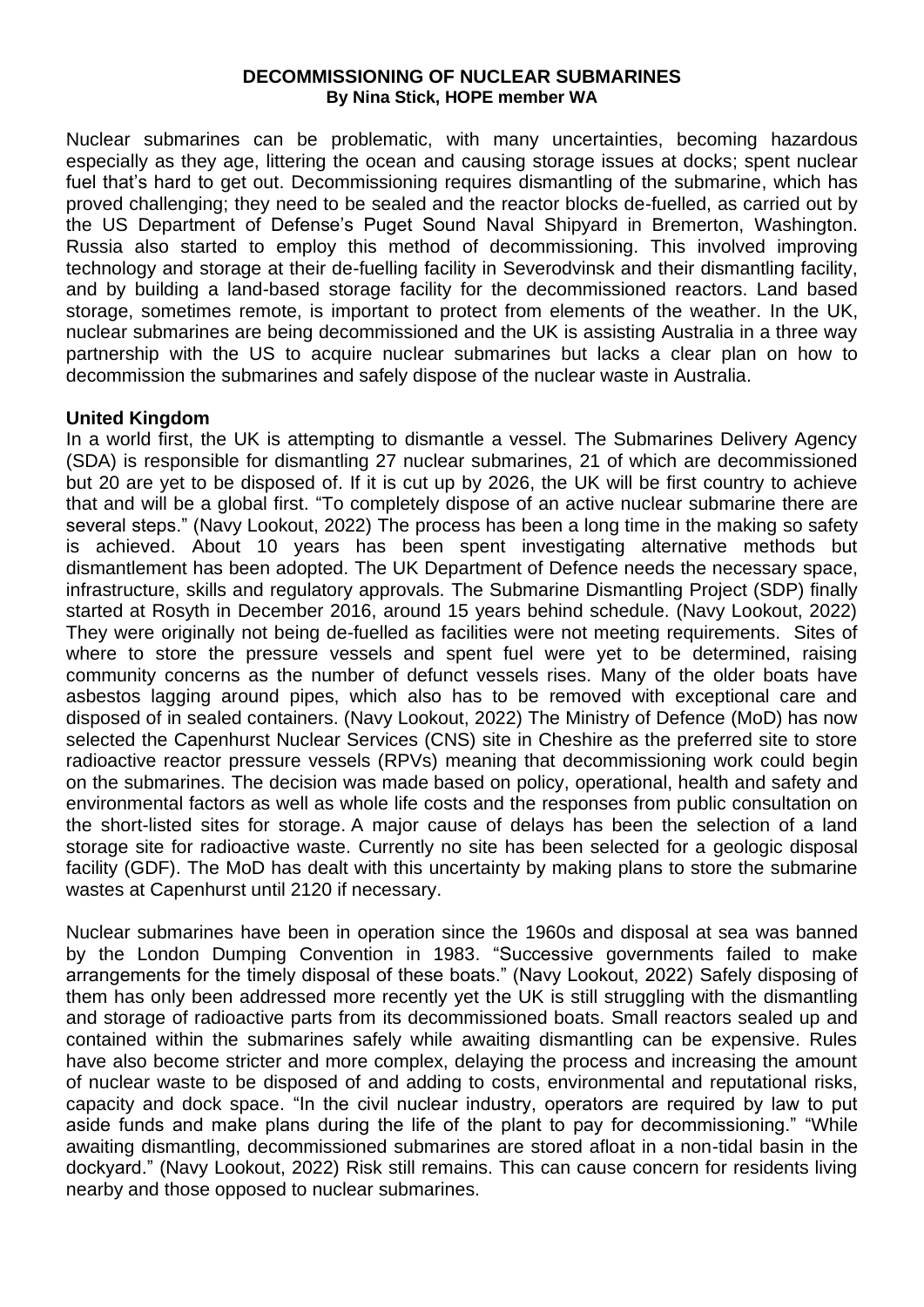| <b>Submarine</b>                                                                                                                | <b>Location</b>  | <b>OSD</b> | <b>Hull age</b> | <b>Reactor</b>   | <b>Notes</b>                                         |
|---------------------------------------------------------------------------------------------------------------------------------|------------------|------------|-----------------|------------------|------------------------------------------------------|
| <b>Dreadnought</b>                                                                                                              | <b>Rosyth</b>    | 1980       | 62              | <b>Defuelled</b> |                                                      |
| <b>Conqueror</b>                                                                                                                | Devonport        | 1990       | 53              | <b>Defuelled</b> |                                                      |
| <b>Warspite</b>                                                                                                                 | Devonport        | 1991       | 57              | <b>Defuelled</b> |                                                      |
| <b>Churchill</b>                                                                                                                | <b>Rosyth</b>    | 1991       | 54              | <b>Defuelled</b> |                                                      |
| <b>Swiftsure</b>                                                                                                                | <b>Rosyth</b>    | 1991       | 51              | <b>Defuelled</b> | LLW removed Dec 2016 - Aug 2018                      |
| <b>Courageous</b>                                                                                                               | <b>Devonport</b> | 1992       | 52              | <b>Defuelled</b> | Preserved as a museum vessel                         |
| <b>Revenge</b>                                                                                                                  | <b>Rosyth</b>    | 1992       | 54              | <b>Defuelled</b> | LLW removal began Mar 2020 (delayed by COVID)        |
| <b>Valiant</b>                                                                                                                  | <b>Devonport</b> | 1994       | 59              | <b>Defuelled</b> |                                                      |
| <b>Resolution</b>                                                                                                               | <b>Rosyth</b>    | 1994       | 56              | <b>Defuelled</b> | LLW removed Dec 2018 - Mar 2020                      |
| <b>Repulse</b>                                                                                                                  | <b>Rosyth</b>    | 1996       | 55              | <b>Defuelled</b> |                                                      |
| <b>Renown</b>                                                                                                                   | <b>Rosyth</b>    | 1996       | 55              | <b>Defuelled</b> |                                                      |
| <b>Splendid</b>                                                                                                                 | <b>Devonport</b> | 2003       | 43              | <b>Fuelled</b>   |                                                      |
| <b>Sovereign</b>                                                                                                                | Devonport        | 2006       | 49              | <b>Fuelled</b>   |                                                      |
| <b>Spartan</b>                                                                                                                  | <b>Devonport</b> | 2006       | 44              | <b>Fuelled</b>   |                                                      |
| <b>Superb</b>                                                                                                                   | <b>Devonport</b> | 2008       | 48              | <b>Fuelled</b>   |                                                      |
| <b>Trafalgar</b>                                                                                                                | <b>Devonport</b> | 2009       | 41              | <b>Fuelled</b>   |                                                      |
| <b>Sceptre</b>                                                                                                                  | <b>Devonport</b> | 2010       | 46              | <b>Fuelled</b>   |                                                      |
| <b>Turbulent</b>                                                                                                                | <b>Devonport</b> | 2012       | 40              | <b>Fuelled</b>   |                                                      |
| <b>Tireless</b>                                                                                                                 | <b>Devonport</b> | 2014       | 39              | <b>Fuelled</b>   |                                                      |
| <b>Torbay</b>                                                                                                                   | <b>Devonport</b> | 2017       | 37              | <b>Fuelled</b>   |                                                      |
| <b>Trenchant</b>                                                                                                                | <b>Devonport</b> | 2021       | 36              | <b>Fuelled</b>   |                                                      |
| <b>Talent</b>                                                                                                                   | <b>Devonport</b> | 2023*      | 34              |                  | <b>Extended in service</b>                           |
| <b>Triumph</b>                                                                                                                  | <b>Devonport</b> | 2025*      | 31              |                  | <b>Extended in service</b>                           |
| <b>Vanguard</b>                                                                                                                 | <b>Devonport</b> | $2031*$    | 30              |                  | <b>Exact OSD dependent on Dreadnought programmme</b> |
| <b>Victorious</b>                                                                                                               | <b>Devonport</b> | 2034*      | 29              |                  |                                                      |
| <b>Vigilant</b>                                                                                                                 | <b>Devonport</b> | 2037*      | 27              |                  |                                                      |
| <b>Vengeance</b>                                                                                                                | <b>Devonport</b> | 2040*      | 24              |                  |                                                      |
| <b>OSD = Out of Service Date</b><br>Hull age = from year of launch to 2022<br>LLW = Low Level (nuclear) Waste<br>*Estimated OSD |                  |            |                 |                  |                                                      |

*Figure 1 - Dismantling of nuclear submarines in UK. Source: Navy Lookout.*

# **United States**

"Other nations use a much simpler process and cut the entire reactor compartment out of the submarine and transport it structurally complete for burial in land storage facilities." "The US has successfully disposed of over 130 nuclear ships and submarines since the 1980s." (Navy Lookout, 2022) France has already disposed of 3 boats from their much smaller numbers. (Navy Lookout, 2022) There was concern about fuel storage in the US. The compartment enclosing the reactor and primary system needs to be cut out, sealed and disposed of, requiring repository space. The repository space can be reduced by recycling of the contaminated primary system by decontamination and melting. Radioactive material needs to be contained above ground and even then, some radiation leaks can occur. No country in the world has a repository for high-level nuclear waste. The only deep underground nuclear waste repository in the world – the Waste Isolation Pilot Plant in the US, for disposal of long-lived intermediate-level nuclear waste – was shut down from 2014 to 2017 following a chemical explosion in a waste barrel (Green, 2021). Some waste is also still being stored unsafely underground above aquifers in the US, threatening water sources and crops. Nuclear submarines are still being built in the US and Russia despite these expensive and long-term measures required to make them safe.

# **AUKUS**

In September 2021 the Australian, UK and US heads of state announced a new partnership "AUKUS" and their intention to assist nuclear-powered submarines for Australia. (ICAN Australia, 2022) Eight nuclear-powered submarines will be built in Adelaide, operated by the Royal Australian Navy, with construction beginning before the end of this decade. The Australian Government intends to maximise participation in the 18 month program to identify an optimal way to achieve this capability. It has been announced that the Department of Defence will sponsor defence employees and other public servants at the Australian National University as part of its Nuclear Science Academic Program, training a workforce capable of building and